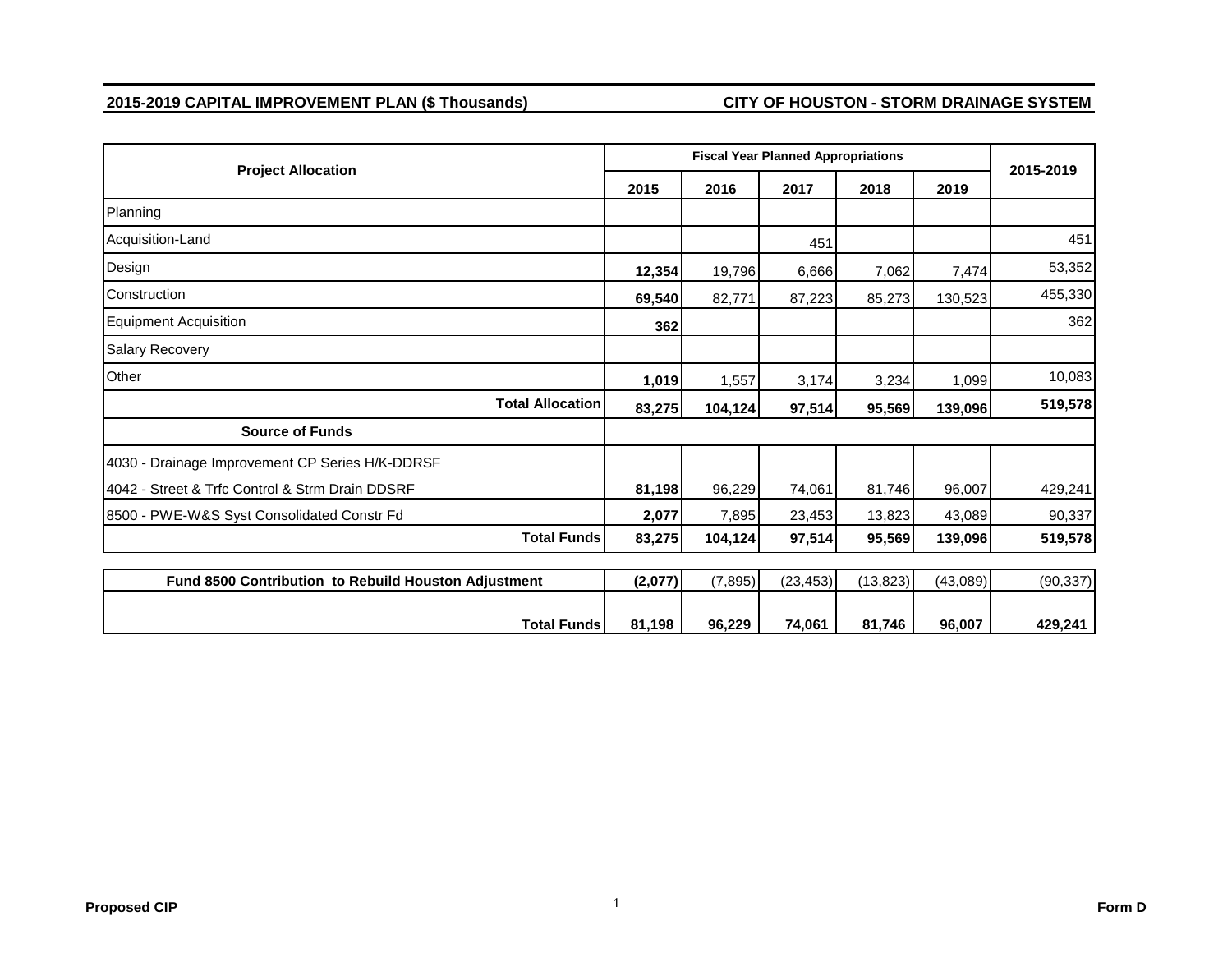| CIP No.         | Project                                         |           |          | <b>Fiscal Year Planned Appropriations</b> |        |          | 2015-2019 |  |
|-----------------|-------------------------------------------------|-----------|----------|-------------------------------------------|--------|----------|-----------|--|
|                 |                                                 | 2015      | 2016     | 2017                                      | 2018   | 2019     |           |  |
| <b>M-0000NA</b> | <b>Contingencies</b>                            |           |          |                                           |        |          |           |  |
|                 | 4042 - Street & Trfc Control & Strm Drain DDSRF | $-10,218$ | $-1,911$ | 6,548                                     | 3,867  | $-4,829$ | $-6,543$  |  |
|                 | <b>Project Total</b>                            | $-10,218$ | $-1,911$ | 6,548                                     | 3,867  | $-4,829$ | $-6,543$  |  |
| M-000247        | Nottingham & Yorkshire Area                     |           |          |                                           |        |          |           |  |
|                 | 4042 - Street & Trfc Control & Strm Drain DDSRF |           |          |                                           | 12,818 |          | 12,818    |  |
|                 | <b>Project Total</b>                            |           |          |                                           | 12,818 |          | 12,818    |  |
| M-000261        | <b>Buffalo Bayou Detention Basin</b>            |           |          |                                           |        |          |           |  |
|                 | 4042 - Street & Trfc Control & Strm Drain DDSRF |           |          | 3,555                                     |        |          | 3,555     |  |
|                 | <b>Project Total</b>                            |           |          | 3,555                                     |        |          | 3,555     |  |
| M-000263        | <b>Sherwood Forest Area</b>                     |           |          |                                           |        |          |           |  |
|                 | 4042 - Street & Trfc Control & Strm Drain DDSRF | 9,065     |          |                                           |        |          | 9,065     |  |
|                 | <b>Project Total</b>                            | 9,065     |          |                                           |        |          | 9,065     |  |
| M-000265        | <b>Rampart Street Drainage and Paving</b>       |           |          |                                           |        |          |           |  |
|                 | 4042 - Street & Trfc Control & Strm Drain DDSRF | 17,578    |          |                                           |        |          | 17,578    |  |
|                 | <b>Project Total</b>                            | 17,578    |          |                                           |        |          | 17,578    |  |
| M-000277        | <b>Southpark and Southcrest Drainage</b>        |           |          |                                           |        |          |           |  |
|                 | 4042 - Street & Trfc Control & Strm Drain DDSRF | 5,696     |          |                                           |        |          | 5,696     |  |
|                 | <b>Project Total</b>                            | 5,696     |          |                                           |        |          | 5,696     |  |
| M-000284        | Airline Dr. Drainage and Paving                 |           |          |                                           |        |          |           |  |
|                 | 4042 - Street & Trfc Control & Strm Drain DDSRF |           | 15,453   |                                           |        |          | 15,453    |  |
|                 | <b>Project Total</b>                            |           | 15,453   |                                           |        |          | 15,453    |  |
| M-000285        | <b>Garden Oaks and Shepherd Forest Area</b>     |           |          |                                           |        |          |           |  |
|                 | 4042 - Street & Trfc Control & Strm Drain DDSRF | 21,011    |          |                                           |        |          | 21,011    |  |
|                 | 8500 - PWE-W&S Syst Consolidated Constr Fd      | 1,011     |          |                                           |        |          | 1,011     |  |
|                 | <b>Project Total</b>                            | 22,022    |          |                                           |        |          | 22,022    |  |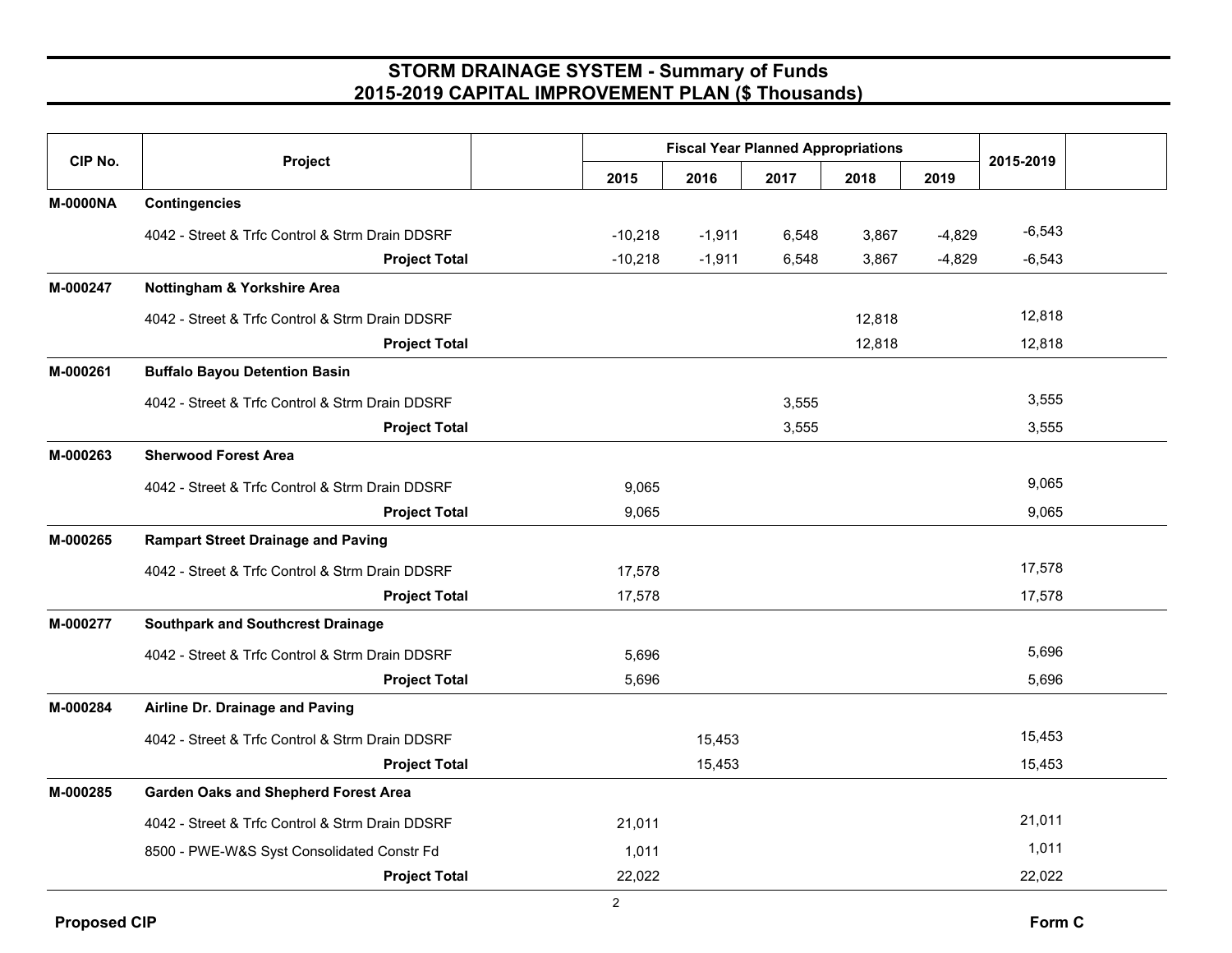| CIP No.  | Project                                         | 2015   | 2016   | 2017 | 2018 | 2019 | 2015-2019 |
|----------|-------------------------------------------------|--------|--------|------|------|------|-----------|
| M-000286 | <b>Pleasantville Area</b>                       |        |        |      |      |      |           |
|          | 4042 - Street & Trfc Control & Strm Drain DDSRF | 10,764 |        |      |      |      | 10,764    |
|          | 8500 - PWE-W&S Syst Consolidated Constr Fd      | 1,066  |        |      |      |      | 1,066     |
|          | <b>Project Total</b>                            | 11,830 |        |      |      |      | 11,830    |
| M-000287 | <b>Wirt Road Drainage and Paving</b>            |        |        |      |      |      |           |
|          | 4042 - Street & Trfc Control & Strm Drain DDSRF | 5,220  |        |      |      |      | 5,220     |
|          | <b>Project Total</b>                            | 5,220  |        |      |      |      | 5,220     |
| M-000288 | Easthaven Blvd(Bryant to Ledge) Drainage        |        |        |      |      |      |           |
|          | 4042 - Street & Trfc Control & Strm Drain DDSRF |        | 4,663  |      |      |      | 4,663     |
|          | <b>Project Total</b>                            |        | 4,663  |      |      |      | 4,663     |
| M-000289 | Minnetex/Almeda Genoa Area                      |        |        |      |      |      |           |
|          | 4042 - Street & Trfc Control & Strm Drain DDSRF |        | 6,282  |      |      |      | 6,282     |
|          | 8500 - PWE-W&S Syst Consolidated Constr Fd      |        | 2,039  |      |      |      | 2,039     |
|          | <b>Project Total</b>                            |        | 8,321  |      |      |      | 8,321     |
| M-000293 | Binglewood, Inwood Forest, & Oak Forest         |        |        |      |      |      |           |
|          | 4042 - Street & Trfc Control & Strm Drain DDSRF |        | 10,129 |      |      |      | 10,129    |
|          | <b>Project Total</b>                            |        | 10,129 |      |      |      | 10,129    |
| M-000294 | <b>Cullen Drainage and Paving</b>               |        |        |      |      |      |           |
|          | 4042 - Street & Trfc Control & Strm Drain DDSRF |        | 11,356 |      |      |      | 11,356    |
|          | 8500 - PWE-W&S Syst Consolidated Constr Fd      |        | 2,710  |      |      |      | 2,710     |
|          | <b>Project Total</b>                            |        | 14,066 |      |      |      | 14,066    |
| M-000295 | <b>Scott Street Drainage and Paving</b>         |        |        |      |      |      |           |
|          | 4042 - Street & Trfc Control & Strm Drain DDSRF |        | 9,309  |      |      |      | 9,309     |
|          | 8500 - PWE-W&S Syst Consolidated Constr Fd      |        | 1,478  |      |      |      | 1,478     |
|          | <b>Project Total</b>                            |        | 10,787 |      |      |      | 10,787    |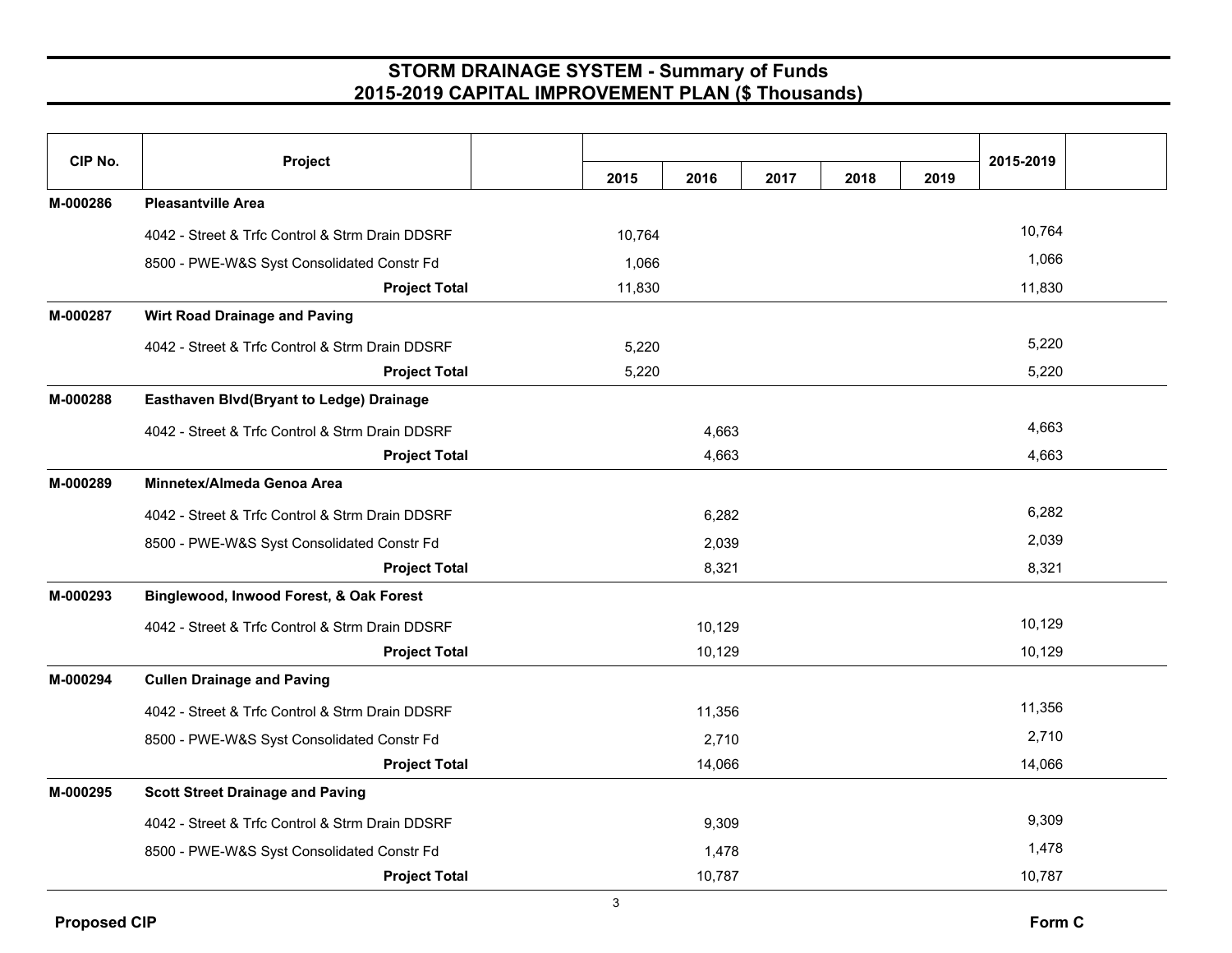| CIP No.  | Project                                             |      |       |        |      |      | 2015-2019 |  |
|----------|-----------------------------------------------------|------|-------|--------|------|------|-----------|--|
|          |                                                     | 2015 | 2016  | 2017   | 2018 | 2019 |           |  |
| M-001010 | <b>Wycliffe Drive (Chatterton to Melronome)</b>     |      |       |        |      |      |           |  |
|          | 4042 - Street & Trfc Control & Strm Drain DDSRF     | 207  | 2,644 |        |      |      | 2,851     |  |
|          | 8500 - PWE-W&S Syst Consolidated Constr Fd          |      | 955   |        |      |      | 955       |  |
|          | <b>Project Total</b>                                | 207  | 3,599 |        |      |      | 3,806     |  |
| M-410001 | <b>Woodshire Area Drainage and Paving</b>           |      |       |        |      |      |           |  |
|          | 4042 - Street & Trfc Control & Strm Drain DDSRF     | 779  |       | 12,728 |      |      | 13,507    |  |
|          | 8500 - PWE-W&S Syst Consolidated Constr Fd          |      |       | 9,610  |      |      | 9,610     |  |
|          | <b>Project Total</b>                                | 779  |       | 22,338 |      |      | 23,117    |  |
| M-410002 | <b>Potomac &amp; Nantucket Area Drng and Paving</b> |      |       |        |      |      |           |  |
|          | 4042 - Street & Trfc Control & Strm Drain DDSRF     | 562  |       | 8,731  |      |      | 9,293     |  |
|          | 8500 - PWE-W&S Syst Consolidated Constr Fd          |      |       | 2,429  |      |      | 2,429     |  |
|          | <b>Project Total</b>                                | 562  |       | 11,160 |      |      | 11,722    |  |
| M-410003 | Roosevelt, Edel Plaza, Little York Acres            |      |       |        |      |      |           |  |
|          | 4042 - Street & Trfc Control & Strm Drain DDSRF     | 248  |       | 2,194  |      |      | 2,442     |  |
|          | 8500 - PWE-W&S Syst Consolidated Constr Fd          |      |       | 823    |      |      | 823       |  |
|          | <b>Project Total</b>                                | 248  |       | 3,017  |      |      | 3,265     |  |
| M-410004 | Little York, Courlandt Mdws, York Mdws              |      |       |        |      |      |           |  |
|          | 4042 - Street & Trfc Control & Strm Drain DDSRF     | 338  |       | 4,487  |      |      | 4,825     |  |
|          | 8500 - PWE-W&S Syst Consolidated Constr Fd          |      |       | 2,223  |      |      | 2,223     |  |
|          | <b>Project Total</b>                                | 338  |       | 6,710  |      |      | 7,048     |  |
| M-410005 | <b>Spring Shadows (North)</b>                       |      |       |        |      |      |           |  |
|          | 4042 - Street & Trfc Control & Strm Drain DDSRF     | 468  |       | 8,560  |      |      | 9,028     |  |
|          | 8500 - PWE-W&S Syst Consolidated Constr Fd          |      |       | 709    |      |      | 709       |  |
|          | <b>Project Total</b>                                | 468  |       | 9,269  |      |      | 9,737     |  |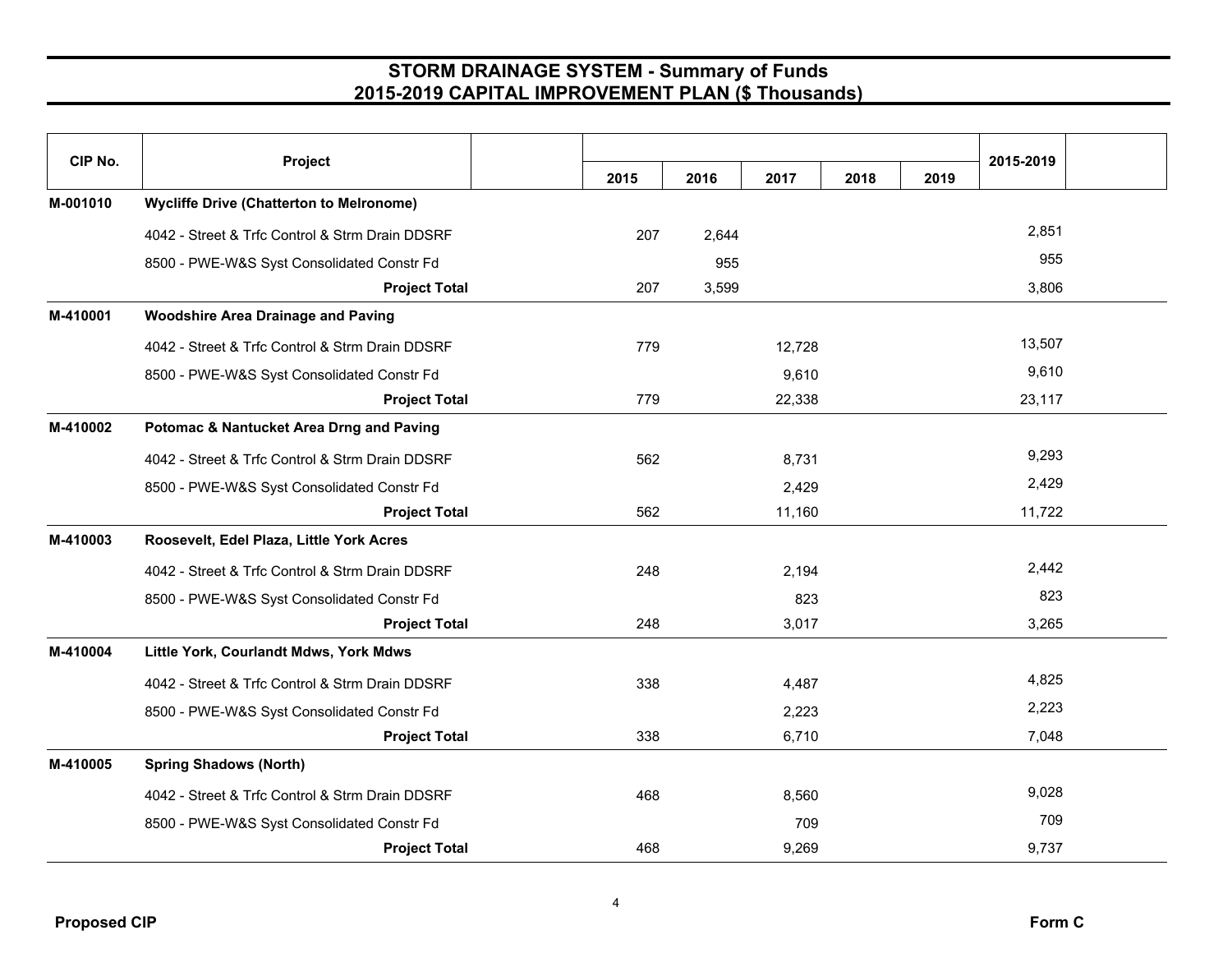| CIP No.  | Project                                         | 2015  | 2016 | 2017   | 2018   | 2019   | 2015-2019 |  |
|----------|-------------------------------------------------|-------|------|--------|--------|--------|-----------|--|
| M-410006 | <b>Arlington Heights Area</b>                   |       |      |        |        |        |           |  |
|          | 4042 - Street & Trfc Control & Strm Drain DDSRF | 1,491 |      | 9,084  |        | 7,808  | 18,383    |  |
|          | 8500 - PWE-W&S Syst Consolidated Constr Fd      |       |      | 7,659  |        | 7,552  | 15,211    |  |
|          | <b>Project Total</b>                            | 1,491 |      | 16,743 |        | 15,360 | 33,594    |  |
| M-410007 | Gulf Terrace Sec 1, Acre Homes Area             |       |      |        |        |        |           |  |
|          | 4042 - Street & Trfc Control & Strm Drain DDSRF | 675   | 687  | 219    | 8,319  |        | 9,900     |  |
|          | <b>Project Total</b>                            | 675   | 687  | 219    | 8,319  |        | 9,900     |  |
| M-410008 | Freeway Manor: South of Edgebrook Dr.           |       |      |        |        |        |           |  |
|          | 4042 - Street & Trfc Control & Strm Drain DDSRF | 680   | 692  | 116    | 9,320  |        | 10,808    |  |
|          | 8500 - PWE-W&S Syst Consolidated Constr Fd      |       |      |        | 4,625  |        | 4,625     |  |
|          | <b>Project Total</b>                            | 680   | 692  | 116    | 13,945 |        | 15,433    |  |
| M-410009 | <b>Briarmeadow Subdivision Area</b>             |       |      |        |        |        |           |  |
|          | 4042 - Street & Trfc Control & Strm Drain DDSRF | 552   | 563  |        | 8,260  |        | 9,375     |  |
|          | 8500 - PWE-W&S Syst Consolidated Constr Fd      |       |      |        | 3,071  |        | 3,071     |  |
|          | <b>Project Total</b>                            | 552   | 563  |        | 11,331 |        | 12,446    |  |
| M-410010 | Freeway Manor: North of Edgebrook               |       |      |        |        |        |           |  |
|          | 4042 - Street & Trfc Control & Strm Drain DDSRF | 905   | 922  | 116    | 13,329 |        | 15,272    |  |
|          | 8500 - PWE-W&S Syst Consolidated Constr Fd      |       |      |        | 5,239  |        | 5,239     |  |
|          | <b>Project Total</b>                            | 905   | 922  | 116    | 18,568 |        | 20,511    |  |
| M-410013 | <b>Melrose Park Sec 2 Area</b>                  |       |      |        |        |        |           |  |
|          | 4042 - Street & Trfc Control & Strm Drain DDSRF |       | 343  |        |        | 3,522  | 3,865     |  |
|          | <b>Project Total</b>                            |       | 343  |        |        | 3,522  | 3,865     |  |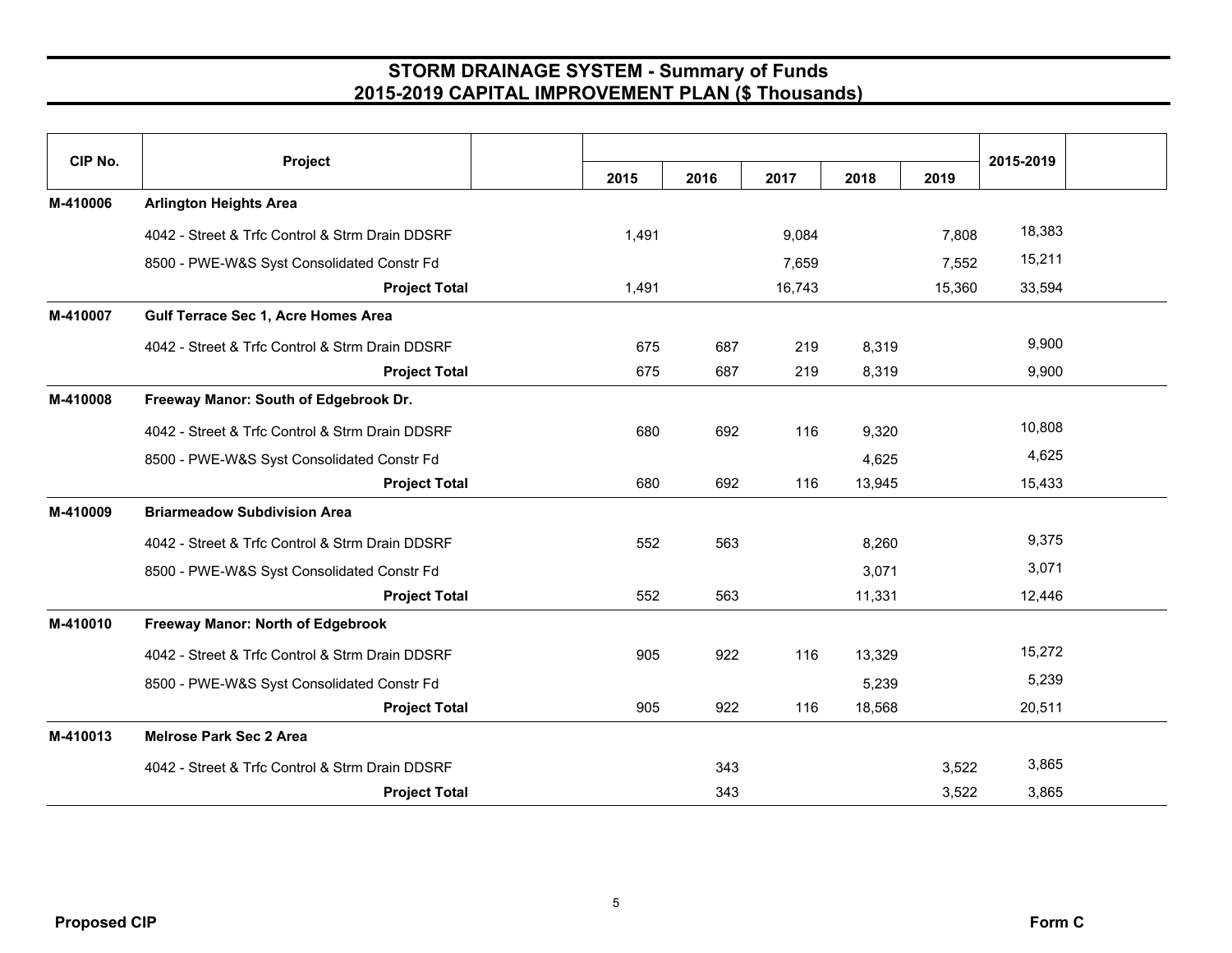| CIP No.  | Project                                         |      |       |      |      |        | 2015-2019 |  |
|----------|-------------------------------------------------|------|-------|------|------|--------|-----------|--|
|          |                                                 | 2015 | 2016  | 2017 | 2018 | 2019   |           |  |
| M-410014 | <b>Winnewood Acres Area</b>                     |      |       |      |      |        |           |  |
|          | 4042 - Street & Trfc Control & Strm Drain DDSRF |      | 902   |      |      | 3,959  | 4,861     |  |
|          | 8500 - PWE-W&S Syst Consolidated Constr Fd      |      |       |      |      | 5,305  | 5,305     |  |
|          | <b>Project Total</b>                            |      | 902   |      |      | 9,264  | 10,166    |  |
| M-410015 | <b>Magnolia Park Sec 2 Area</b>                 |      |       |      |      |        |           |  |
|          | 4042 - Street & Trfc Control & Strm Drain DDSRF |      | 1,881 |      |      | 13,719 | 15,600    |  |
|          | 8500 - PWE-W&S Syst Consolidated Constr Fd      |      |       |      |      | 5,596  | 5,596     |  |
|          | <b>Project Total</b>                            |      | 1,881 |      |      | 19,315 | 21,196    |  |
| M-410016 | <b>Westridge and Braes Terrace Area</b>         |      |       |      |      |        |           |  |
|          | 4042 - Street & Trfc Control & Strm Drain DDSRF |      | 1,711 |      |      | 7,104  | 8,815     |  |
|          | 8500 - PWE-W&S Syst Consolidated Constr Fd      |      |       |      |      | 10,460 | 10,460    |  |
|          | <b>Project Total</b>                            |      | 1,711 |      |      | 17,564 | 19,275    |  |
| M-410017 | <b>Garden Oaks Area 2</b>                       |      |       |      |      |        |           |  |
|          | 4042 - Street & Trfc Control & Strm Drain DDSRF |      | 1,373 |      |      | 16,511 | 17,884    |  |
|          | 8500 - PWE-W&S Syst Consolidated Constr Fd      |      |       |      |      | 1,240  | 1,240     |  |
|          | <b>Project Total</b>                            |      | 1,373 |      |      | 17,751 | 19,124    |  |
| M-410021 | <b>Pinewood Village Area 2</b>                  |      |       |      |      |        |           |  |
|          | 4042 - Street & Trfc Control & Strm Drain DDSRF |      | 1,381 |      |      | 7,852  | 9,233     |  |
|          | 8500 - PWE-W&S Syst Consolidated Constr Fd      |      |       |      |      | 6,323  | 6,323     |  |
|          | <b>Project Total</b>                            |      | 1,381 |      |      | 14,175 | 15,556    |  |
| M-410022 | <b>Garden Oaks Area 3</b>                       |      |       |      |      |        |           |  |
|          | 4042 - Street & Trfc Control & Strm Drain DDSRF |      | 1,200 |      |      | 17,358 | 18,558    |  |
|          | 8500 - PWE-W&S Syst Consolidated Constr Fd      |      |       |      |      | 553    | 553       |  |
|          | <b>Project Total</b>                            |      | 1,200 |      |      | 17,911 | 19,111    |  |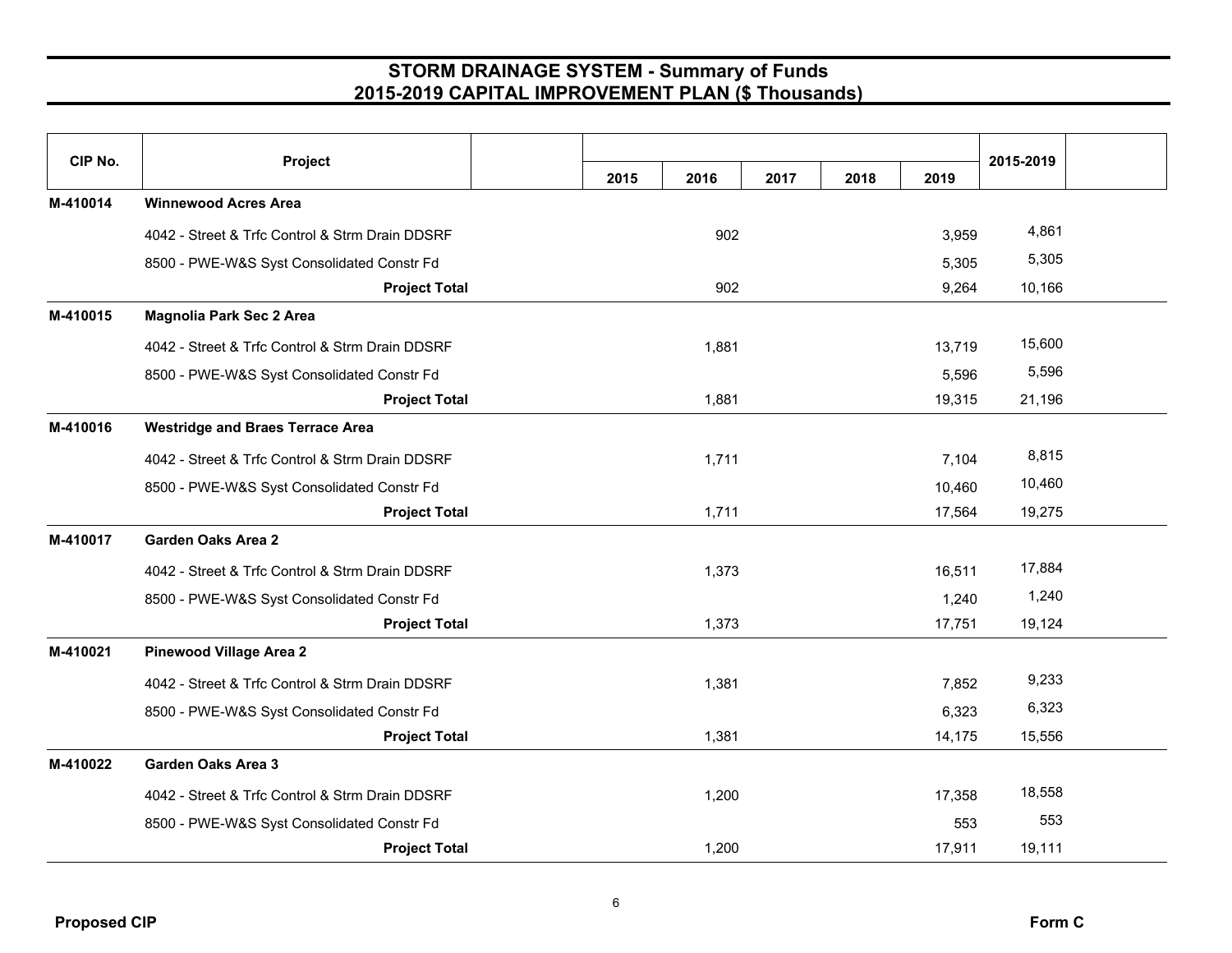| CIP No.  | Project                                         | 2015  | 2016   | 2017  | 2018   | 2019   | 2015-2019 |
|----------|-------------------------------------------------|-------|--------|-------|--------|--------|-----------|
| M-410023 | <b>Richmond Plaza Area 2</b>                    |       |        |       |        |        |           |
|          | 4042 - Street & Trfc Control & Strm Drain DDSRF |       | 1,466  |       |        | 8,990  | 10,456    |
|          | 8500 - PWE-W&S Syst Consolidated Constr Fd      |       |        |       |        | 6,060  | 6,060     |
|          | <b>Project Total</b>                            |       | 1,466  |       |        | 15,050 | 16,516    |
| M-410290 | <b>Gillette Trunk-line Improvements</b>         |       |        |       |        |        |           |
|          | 4042 - Street & Trfc Control & Strm Drain DDSRF | 762   | 11,362 |       | 10,200 |        | 22,324    |
|          | 8500 - PWE-W&S Syst Consolidated Constr Fd      |       | 713    |       | 888    |        | 1,601     |
|          | <b>Project Total</b>                            | 762   | 12,075 |       | 11,088 |        | 23,925    |
| M-420126 | Local Drainage Program (LDP)                    |       |        |       |        |        |           |
|          | 4042 - Street & Trfc Control & Strm Drain DDSRF | 3,821 | 5,191  | 5,291 | 5,391  | 5,495  | 25,189    |
|          | <b>Project Total</b>                            | 3,821 | 5,191  | 5,291 | 5,391  | 5,495  | 25,189    |
| M-430004 | <b>Rehab of City Owned Drainage Channels</b>    |       |        |       |        |        |           |
|          | 4042 - Street & Trfc Control & Strm Drain DDSRF | 306   | 1,557  | 1,587 | 1,617  | 1,649  | 6,716     |
|          | <b>Project Total</b>                            | 306   | 1,557  | 1,587 | 1,617  | 1,649  | 6,716     |
| M-430005 | <b>Roadside Drainage Improvements</b>           |       |        |       |        |        |           |
|          | 4042 - Street & Trfc Control & Strm Drain DDSRF | 500   | 500    |       |        |        | 1,000     |
|          | <b>Project Total</b>                            | 500   | 500    |       |        |        | 1,000     |
| M-430100 | Pre-Engineering for Storm Water Drainage        |       |        |       |        |        |           |
|          | 4042 - Street & Trfc Control & Strm Drain DDSRF | 2,038 | 2,336  | 2,645 | 2,965  | 3,297  | 13,281    |
|          | <b>Project Total</b>                            | 2,038 | 2,336  | 2,645 | 2,965  | 3,297  | 13,281    |
| M-430220 | <b>Storm Drainage Program Support</b>           |       |        |       |        |        |           |
|          | 4042 - Street & Trfc Control & Strm Drain DDSRF | 1,529 | 1,557  | 1,587 | 1,617  | 1,649  | 7,939     |
|          | <b>Project Total</b>                            | 1,529 | 1,557  | 1,587 | 1,617  | 1,649  | 7,939     |